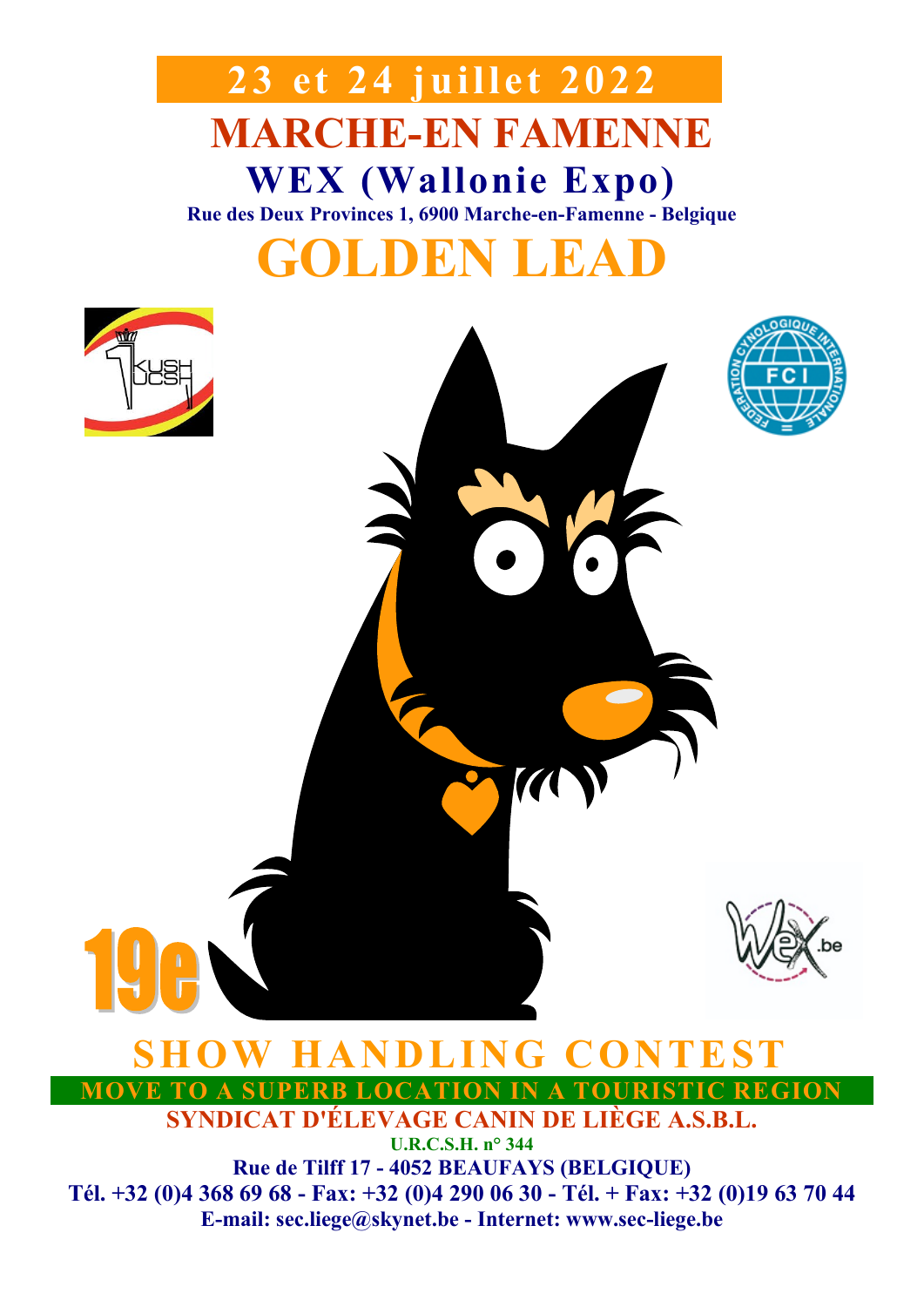## **G O LDEN LEA D SHOW HANDLING CONTEST**

## **SAMEDI 23/07 - ZATERDAG 23/07 - SAMSTAG 23/07 - SATURDAY 23/07**

## **JURY**

### **Mme Paula VAN SANDE (BE) - Mme Natalija BORODAJENKO (LT) M. Dirk SPRUYT (BE)**

(suivant leur disponibilité - volgens hun beschikbaarheid - according to their availability)

| <b>CATEGORY:</b><br>JUNIOR $A \leq 13$ Year)                         | <b>JUNIOR B</b> (13-17 Year) $\vert$<br><b>OPEN</b> (Min. 18 Year) $\vert$<br><b>SENIOR</b> (Min. 40 Year)                                                                                                                                                                                                                                                                                                                                                                                                                                                                                                                                                                                                                                                                                                                                                                                                                          |  |
|----------------------------------------------------------------------|-------------------------------------------------------------------------------------------------------------------------------------------------------------------------------------------------------------------------------------------------------------------------------------------------------------------------------------------------------------------------------------------------------------------------------------------------------------------------------------------------------------------------------------------------------------------------------------------------------------------------------------------------------------------------------------------------------------------------------------------------------------------------------------------------------------------------------------------------------------------------------------------------------------------------------------|--|
| <b>HANDLER</b>                                                       |                                                                                                                                                                                                                                                                                                                                                                                                                                                                                                                                                                                                                                                                                                                                                                                                                                                                                                                                     |  |
|                                                                      |                                                                                                                                                                                                                                                                                                                                                                                                                                                                                                                                                                                                                                                                                                                                                                                                                                                                                                                                     |  |
|                                                                      |                                                                                                                                                                                                                                                                                                                                                                                                                                                                                                                                                                                                                                                                                                                                                                                                                                                                                                                                     |  |
|                                                                      |                                                                                                                                                                                                                                                                                                                                                                                                                                                                                                                                                                                                                                                                                                                                                                                                                                                                                                                                     |  |
|                                                                      |                                                                                                                                                                                                                                                                                                                                                                                                                                                                                                                                                                                                                                                                                                                                                                                                                                                                                                                                     |  |
|                                                                      |                                                                                                                                                                                                                                                                                                                                                                                                                                                                                                                                                                                                                                                                                                                                                                                                                                                                                                                                     |  |
|                                                                      | J'accepte que mes données personnelles soient conservées ou transmises à des tiers par l'asbl SEC Liège pour les besoins de<br>l'organisation (Courrier, e-mail, catalogue, SRSH, FCI) et l'annonce des prochaines éditions.<br>Ik aanvaard dat mijn persoonlijke gegevens door de SEC Liège asbl bewaard of doorgegeven aan derden worden voor de<br>behoeften van de organisatie (Post, e-mail, catalogus, KMSH, FCI) en de aankondiging van de volgende edities.<br>Ich bin einverstanden das meine persönlichen Daten von der SEC Liège asbl für die Bedürfnisse der Organisation (Post, E-Mail,<br>Katalog, SRSH, FCI) und die Ankündigung der nächsten Ausgaben behalten oder an Dritte weitergegeben werden.<br>I agree that my personal data will be kept or transmitted to third parties by the SEC Liege asbl for the organisation needs (Mail,<br>e-mail, catalogue, SRSH, FCI) and the announcement of future editions. |  |
| Junior A $(< 13$ Years)                                              | 5,00 € à payer pour le 7 juillet 2022                                                                                                                                                                                                                                                                                                                                                                                                                                                                                                                                                                                                                                                                                                                                                                                                                                                                                               |  |
| Junior B (13 $\Rightarrow$ 17 Years)                                 | 5,00 € à payer pour le 7 juillet 2022                                                                                                                                                                                                                                                                                                                                                                                                                                                                                                                                                                                                                                                                                                                                                                                                                                                                                               |  |
| Open (Min 18 Years)                                                  | 15,00 € à payer pour le 7 juillet 2022                                                                                                                                                                                                                                                                                                                                                                                                                                                                                                                                                                                                                                                                                                                                                                                                                                                                                              |  |
| Senior (Min 40 Years)                                                | 15,00 € à payer pour le 7 juillet 2022                                                                                                                                                                                                                                                                                                                                                                                                                                                                                                                                                                                                                                                                                                                                                                                                                                                                                              |  |
| Nom du chien - Naam hond<br>Carte VISA □ / EUROCARD □ / MASTERCARD □ |                                                                                                                                                                                                                                                                                                                                                                                                                                                                                                                                                                                                                                                                                                                                                                                                                                                                                                                                     |  |
|                                                                      |                                                                                                                                                                                                                                                                                                                                                                                                                                                                                                                                                                                                                                                                                                                                                                                                                                                                                                                                     |  |

N° |\_||\_||\_||\_|-|\_||\_||\_||\_|-|\_||\_||\_||\_|-|\_||\_||\_||\_| EXPIRY DATE (MM/YY): |\_||\_|-|\_||\_|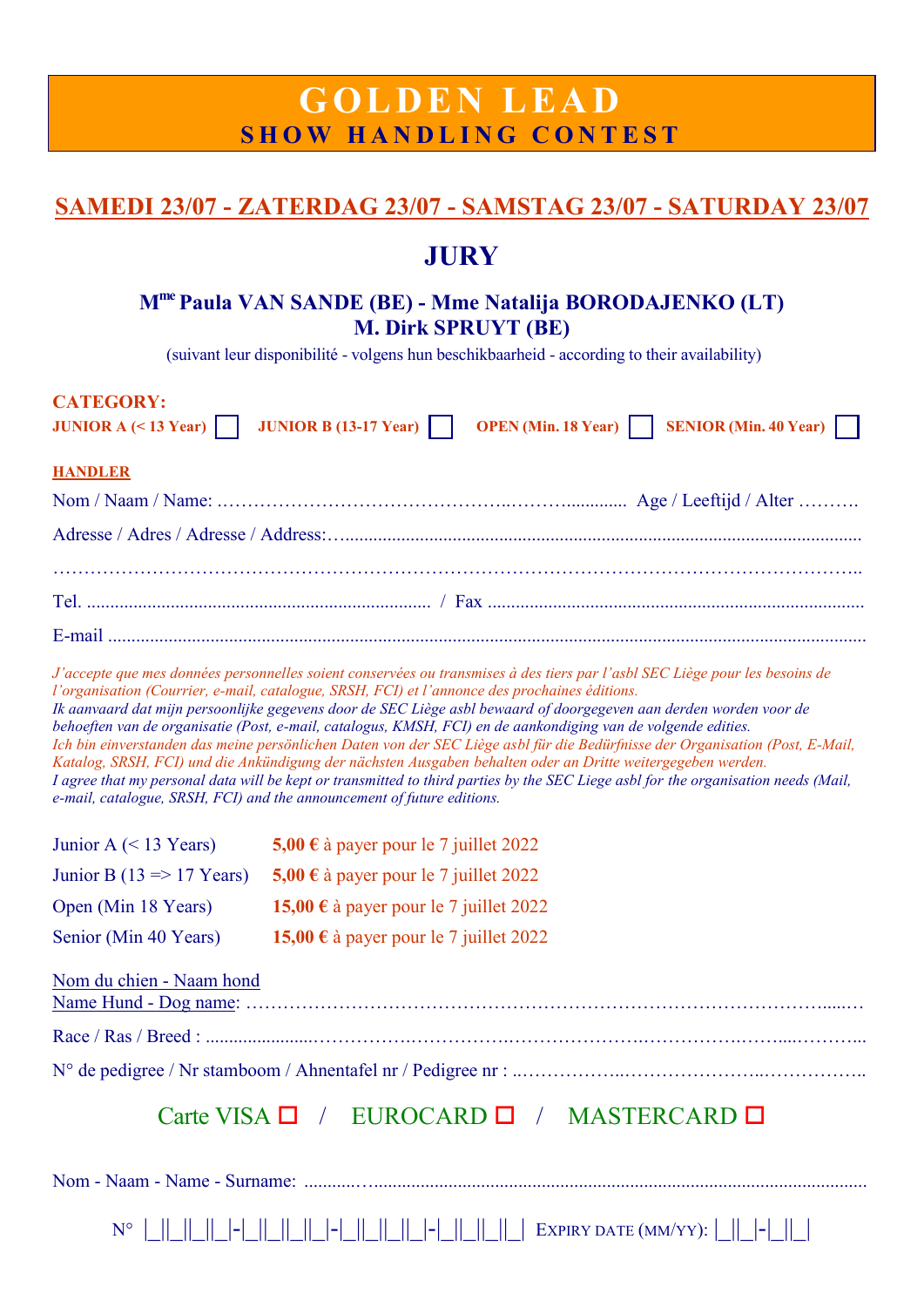## **G O LDEN LEA D SHOW HANDLING CONTEST**

## **DIMANCHE 24/07 - ZONDAG 24/07 - SONNTAG 24/07 - SUNDAY 24/07**

## **JURY**

## **Mme Paula VAN SANDE (BE) - Mme Ingrid HECTORS (BE) M. Ben KARPEL (IL)**

(suivant leur disponibilité - volgens hun beschikbaarheid - according to their availability)

| <b>CATEGORY:</b><br>JUNIOR A $($ < 13 Year) | <b>JUNIOR B</b> (13-17 Year) $\vert$<br><b>SENIOR</b> (Min. 40 Year)<br><b>OPEN</b> (Min. 18 Year) $\vert$                                                                                                                                                                                                                                                                                                                                                                                                                                                                                                                                                                                                                                                                                                                                                                                                                          |  |
|---------------------------------------------|-------------------------------------------------------------------------------------------------------------------------------------------------------------------------------------------------------------------------------------------------------------------------------------------------------------------------------------------------------------------------------------------------------------------------------------------------------------------------------------------------------------------------------------------------------------------------------------------------------------------------------------------------------------------------------------------------------------------------------------------------------------------------------------------------------------------------------------------------------------------------------------------------------------------------------------|--|
| <b>HANDLER</b>                              |                                                                                                                                                                                                                                                                                                                                                                                                                                                                                                                                                                                                                                                                                                                                                                                                                                                                                                                                     |  |
|                                             |                                                                                                                                                                                                                                                                                                                                                                                                                                                                                                                                                                                                                                                                                                                                                                                                                                                                                                                                     |  |
|                                             |                                                                                                                                                                                                                                                                                                                                                                                                                                                                                                                                                                                                                                                                                                                                                                                                                                                                                                                                     |  |
|                                             |                                                                                                                                                                                                                                                                                                                                                                                                                                                                                                                                                                                                                                                                                                                                                                                                                                                                                                                                     |  |
|                                             |                                                                                                                                                                                                                                                                                                                                                                                                                                                                                                                                                                                                                                                                                                                                                                                                                                                                                                                                     |  |
|                                             |                                                                                                                                                                                                                                                                                                                                                                                                                                                                                                                                                                                                                                                                                                                                                                                                                                                                                                                                     |  |
|                                             | J'accepte que mes données personnelles soient conservées ou transmises à des tiers par l'asbl SEC Liège pour les besoins de<br>l'organisation (Courrier, e-mail, catalogue, SRSH, FCI) et l'annonce des prochaines éditions.<br>Ik aanvaard dat mijn persoonlijke gegevens door de SEC Liège asbl bewaard of doorgegeven aan derden worden voor de<br>behoeften van de organisatie (Post, e-mail, catalogus, KMSH, FCI) en de aankondiging van de volgende edities.<br>Ich bin einverstanden das meine persönlichen Daten von der SEC Liège asbl für die Bedürfnisse der Organisation (Post, E-Mail,<br>Katalog, SRSH, FCI) und die Ankündigung der nächsten Ausgaben behalten oder an Dritte weitergegeben werden.<br>I agree that my personal data will be kept or transmitted to third parties by the SEC Liege asbl for the organisation needs (Mail,<br>e-mail, catalogue, SRSH, FCI) and the announcement of future editions. |  |
| Junior A $(< 13$ Years)                     | 5,00 € à payer pour le 7 juillet 2022                                                                                                                                                                                                                                                                                                                                                                                                                                                                                                                                                                                                                                                                                                                                                                                                                                                                                               |  |
| Junior B (13 $\Rightarrow$ 17 Years)        | 5,00 € à payer pour le 7 juillet 2022                                                                                                                                                                                                                                                                                                                                                                                                                                                                                                                                                                                                                                                                                                                                                                                                                                                                                               |  |
| Open (Min 18 Years)                         | 15,00 € à payer pour le 7 juillet 2022                                                                                                                                                                                                                                                                                                                                                                                                                                                                                                                                                                                                                                                                                                                                                                                                                                                                                              |  |
| Senior (Min 40 Years)                       | 15,00 € à payer pour le 7 juillet 2022                                                                                                                                                                                                                                                                                                                                                                                                                                                                                                                                                                                                                                                                                                                                                                                                                                                                                              |  |
| Nom du chien - Naam hond                    |                                                                                                                                                                                                                                                                                                                                                                                                                                                                                                                                                                                                                                                                                                                                                                                                                                                                                                                                     |  |
|                                             |                                                                                                                                                                                                                                                                                                                                                                                                                                                                                                                                                                                                                                                                                                                                                                                                                                                                                                                                     |  |
|                                             |                                                                                                                                                                                                                                                                                                                                                                                                                                                                                                                                                                                                                                                                                                                                                                                                                                                                                                                                     |  |
| Carte VISA □ / EUROCARD □ / MASTERCARD □    |                                                                                                                                                                                                                                                                                                                                                                                                                                                                                                                                                                                                                                                                                                                                                                                                                                                                                                                                     |  |
|                                             |                                                                                                                                                                                                                                                                                                                                                                                                                                                                                                                                                                                                                                                                                                                                                                                                                                                                                                                                     |  |

N° |\_||\_||\_||\_|-|\_||\_||\_||\_|-|\_||\_||\_||\_|-|\_||\_||\_||\_| EXPIRY DATE (MM/YY): |\_||\_|-|\_||\_|